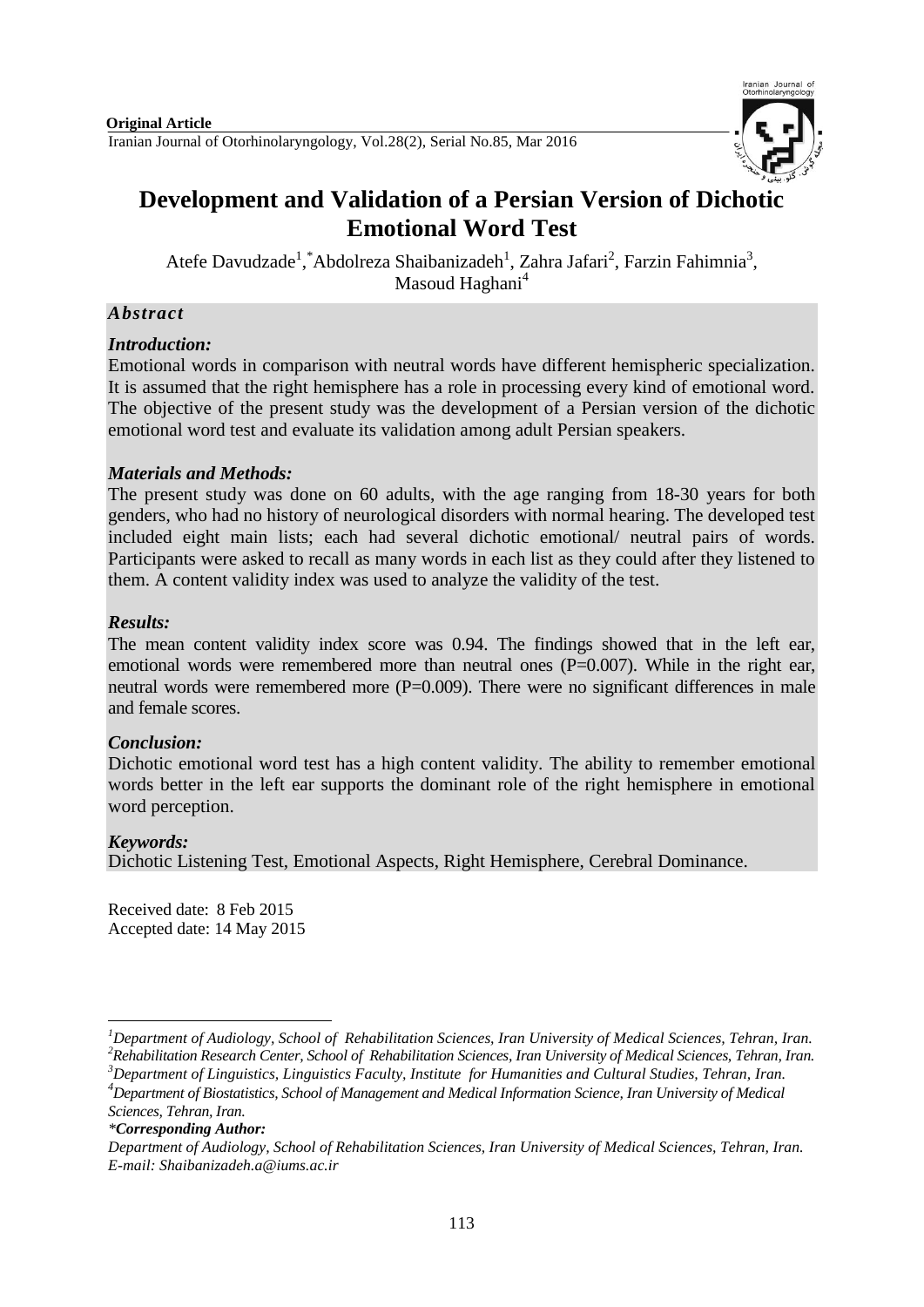## *Introduction*

Feelings and Emotions are an inseparable part of life, which affect behavior, making decisions, motivation, and social interactions (1). Emotional words are special words which are processed in a faster and more complicated way compared to neutral stimuli. Emotional words (like hate and love), in comparison with neutral words, result in more contrasted responses (2). Cognitive functions like language and logic have apparently been accepted as being within the scope of the left hemisphere, while the right hemisphere's involvement in emotional functions is not that certain (3). The findings of different studies have proposed three main hypotheses for hemispheric lateralization in emotional word processing. One of these findings corroborates the specialization of the right hemisphere model for emotional processing (whether positive or negative) which is possibly due to the increased contribution of the right hemisphere in mechanisms of autonomic and behavioral arousal (Right Hemisphere Hypothesis) (4-6). Some studies also suggest a different hemispheric asymmetry. In this model, positive emotion is more processed in the left hemisphere while negative emotion is more processed in the right one (Valence Hypothesis) (7,8). Other research indicated that the left hemisphere has a key role in processing emotional information (Left Hemisphere Hypothesis) (5,9).

In spite of the various hypotheses in processing and perception of emotional words, most studies support the right hemisphere hypothesis (3). For instance, Bower and Heilman (1990) studied sentences which were different in their propositional content. These sentences were presented in four different emotional intonations (happy, sad, angry, and indifferent) to two groups of patients, one with a right hemisphere infarction and the other with an infarction in the left

hemisphere. Patients with damage in the right hemisphere, compared with the other group, had worse results in determining the speakers' emotional tone (10). In another research, Ortigue et al (2004), by using electroencephalogram, worked on stimuli processing of positive, negative, and neutral words. The findings of this study showed that the words presented in the left visual field (right hemisphere) would be detected better, if they had emotional load (11). In another study, in order to investigate the ability of evaluating emotional facial expressions,Geoffrey etal(1991),by injecting sodium amital, found that by inactivating the right hemisphere (nonlinguistic hemisphere), the ability of patients in distinguishing emotional gestures was less than moderate (12). But Pell et al (2006), in their research, found that the processing of emotional tone takes place in the two hemispheres. Eviatar et al (1990) also obtained no evidence to prove valence and right hemisphere models (4). However, both the two recent studies were conducted with brief stimuli without considering a memory component (4).

It is assumed that in emotion processing many cortical and sub-cortical components are involved, which generally have some roles in activities like cognition, memory, and emotion (13,14). Because of the lack of accessibility to these parts for functional assessment, most of the studies have dealt with the general role of the cerebral hemispheres in the processing of emotional information. In recent years, researchers' attention toward the assessment of emotional stimuli perception in different normal and pathological groups has been increased. To achieve this, they have utilized different methods including tools related to the evaluation of the central auditory system. One of the common ways to evaluate the performance of cerebral hemispheres is using dichotic listening tests. These tests which are a type of working memory test are one of the most valid behavioral central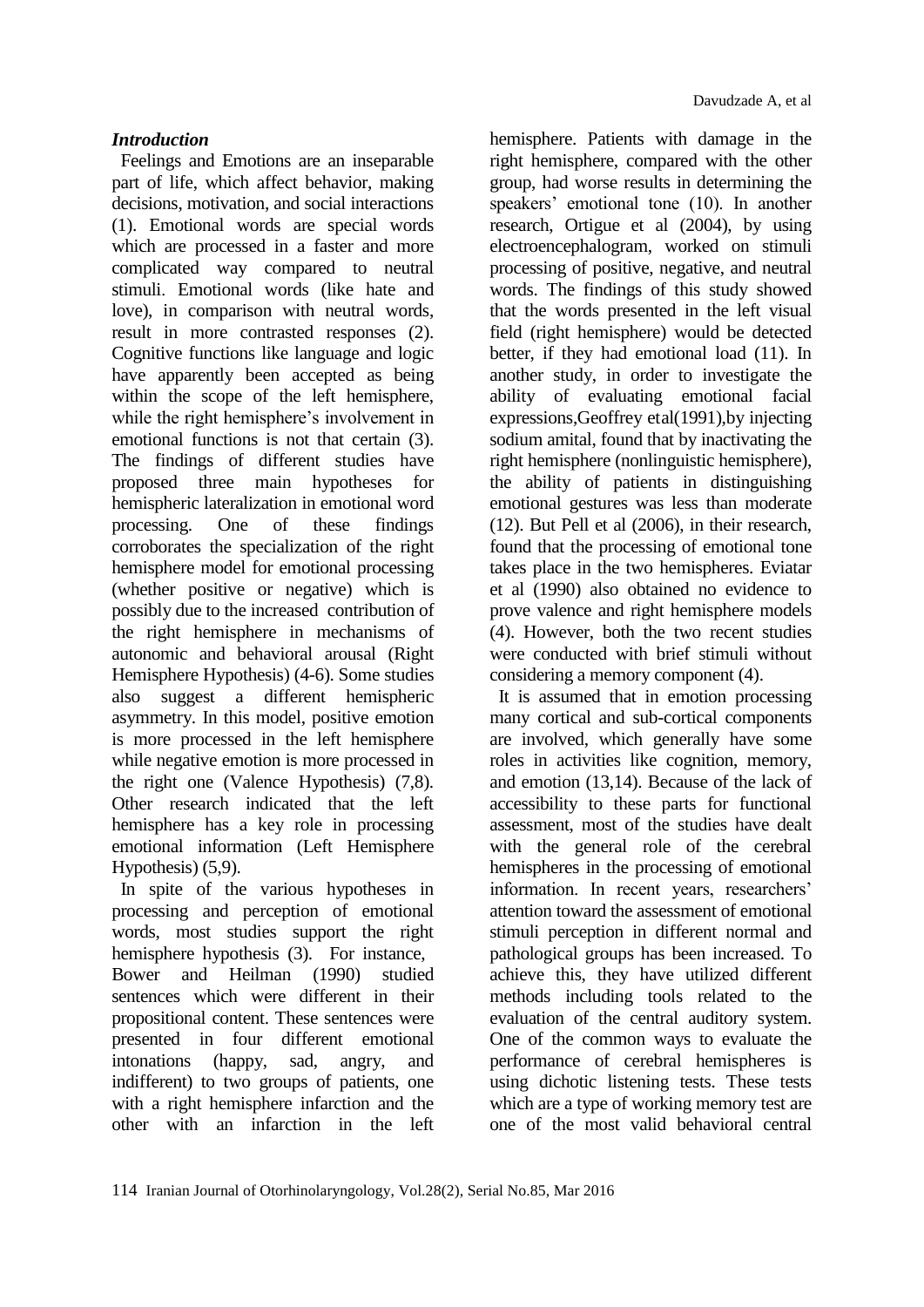auditory processing tests for evaluation of the cerebral hemispheres' functions, transferring information between the two hemispheres, growth and maturation of the neural auditory system, and diagnosing central auditory deficits. These tests are based on simultaneous presentation of various auditory stimuli to the two ears (15,16). Since the right hemisphere has more responsibility in processing the presented stimuli to the left ear, it is assumed that presenting the emotional stimuli to the left ear has better responses and thus neutral or non-emotional words are better remembered when presented to the right ear. Therefore, by using dichotic listening tests, the role of right hemisphere in emotional word processing is more specifically determined. Most of the studies in the field of the lateralization of emotion were conducted by visual tools (4,11,12) and the studies that utilized a dichotic listening tool focused on the musical aspect of speech such as pitch, length, and loudness of vocalization to benefit from prosodic features and not on lexical content (3).

In 2005, the dichotic emotional word test was developed by Chong Sim and Martinez and was conducted on 62 English right handed participants (3). The Persian version of the present test has been completely developed based on the above-mentioned study. Regarding the lack of similar tests in Persian, in the present study this test was developed by using sets of emotional and neutral words with a particular focus on lexical content of words among adult Persian speakers. Then the content validity of the test was evaluated.

# *Materials and Methods*

This study includes three main stages: the development of the Persian version of the dichotic emotional test, evaluation of content validity and finally its administration on participants who met inclusion criteria. The present set of stimuli has been made up of neutral and emotional word lists. At first, a list of 180 words was selected among the most frequent words by using three Persian frequency dictionaries. In this list, the number of neutral and emotional words was the same. Also negative and positive emotional words in the list were equal in number. Being simple and meaningful was considered for the selection of the words. In addition, being abstract was also taken into account for the selection of the neutral words. Finally, 148 selected core words were grouped in 10 lists which included 8 main lists and two practice lists. Each main list consisted of 8 pairs of dichotic words. Each list had the same number of neutral and emotional words and each pair of dichotic words included one neutral and one emotional word. The linguistic criteria taken into consideration to make pairs of dichotic words are having the same number of syllables, length of syllables, frequency of words, and being formal or informal. Furthermore, each word shouldn't have any phonetic and/or semantic balance with the rest of the words in each list. To diminish the effect of strong semantic relation between negative or positive emotional words that may result in improving the remembered words, they were placed in an every-other-word way. Practice lists were composed of 5 pairs of words.

After finalizing the lists, the developed test was given to 10 experts (including 4 audiologists, 2 linguists and 4 speech therapists) in order to validate its content. The experts scored each list based on a fourpoint scale where 1 equals not meeting the selected criteria, 2 some modifications are needed, 3 some minor modifications, and 4 meeting all the selected criteria. To ensure the content validity of a study, different methods can be used. Recently, one of the common methods is computing the CVI (17-19). By comparing different methods of ensuring the content validity, Polit et al (2007) demonstrated that calculating the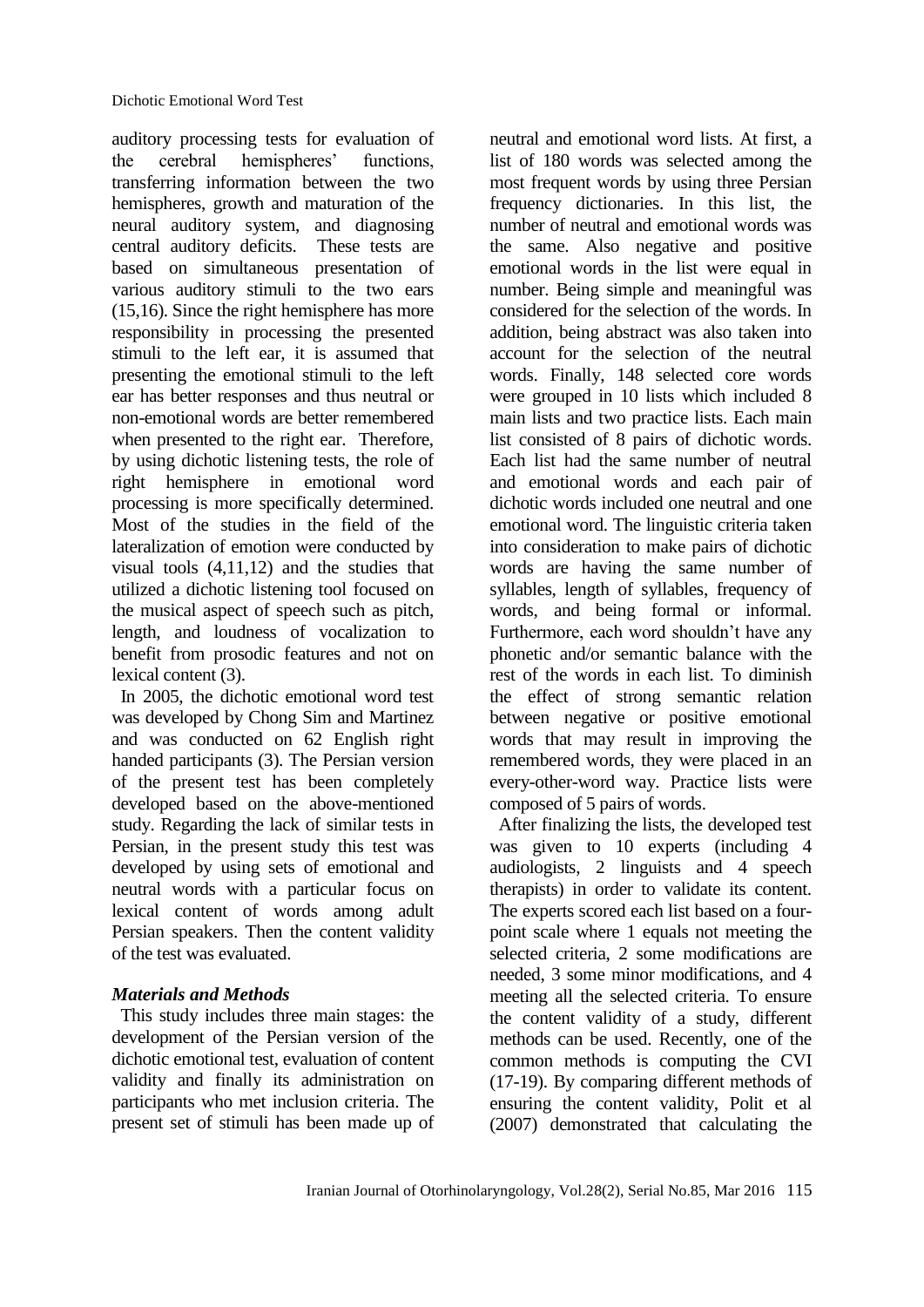CVI has more advantages compared with other present methods. Being simple and understandable are the most important advantages of this method (20).

Each word was articulated by a male speaker with a neutral tone (without prosody), and then recorded on a CD. The recorded words were saved in Audacity Software (2.0.6 version). At the first stage, each word was put in pairs with another word in a dichotic way so that the neutral word be presented on one channel and the emotional word on the other. The onset of the two words in each pair was simultaneous and one second pause was placed between each pairs of words. At the beginning and end of each list, a 1000Hz pure tone with a duration of 100ms with a constant intensity level was placed. In fact, this tone is a sign to start each list with. One second after the first pair of dichotic words and one second after finishing the final pair of dichotic words, the same binaural signal was presented.

There were two alternatives in presenting pairs of words: emotional words to the left ear (EL) and neutral words to the right ear (NR), and emotional words to the right ear (ER) and the neutral words to the left ear (NL).

In the final step, the test was administered on 60 participants (30 male and 30 female), in the age range of 18 to 30-years-old. All participants had a normal hearing threshold (15 dB HL or better within the frequency range of 500-4000Hz). Edinburg handedness questionnaire was administered and only those with 100% right-handedness were selected to be in the study. Being monolingual in Persian and not having a history of neurological or psychiatric diseases and drug or alcohol abuse were the inclusion criteria for the participants. The present study was approved by the ethics committee of Iran University of Medical Sciences, Tehran, Iran. The test stimuli were presented by using a laptop in each participant's MCL (Most Comfortable Level) in a dichotic manner. They were sitting behind a desk with a laptop on it (the background noise was minimum). First, they were given two practice sets. These sets continued until they were able to learn the instructions. In order to decline the serial effect in the responses, they were asked to do a distracter task (10 items of simple math problems) after hearing the final signal. Then, immediately after the distracter task, they had one minute to write the remembered words. The percentage of the correct emotional and neutral words remembered in each ear was considered as the participant's score. The beginning of the test for half of the participants was with emotional words to the right ear and neutral words to the left ear and vice versa for the other half of the participants (i.e.,the emotional word to the left ear and the neutral word to the right ear).

Statistical analysis in the present study, the content validity ratio (CVR) was calculated by the following formula for measuring the test validation. Then, the content validity index (CVI) was computed. According to the previous studies, the comments of 3-10 experts with a CVI higher than 0.75 are considered as an accepted level (17-19).  $CVR = (ne-N/2)/N/2$ 

'Ne' refers to the number of 3and4 option/alternative/item chosen by the experts and 'N' refers to the number of all experts (21). The normal distribution of data was done by Kolmogorov-Smirnov (P≥0.156).

Hence it was not meaningful, parametric statistics were used. To compare the mean of the participants' scores in the left and right ears, paired sample t-test and independent sample t-test were employed. And to study the gender effect, independent sample t-test was employed. The level of meaningfulness was considered 0.05 for all variables. All analyses were done by SPSS Software version 21.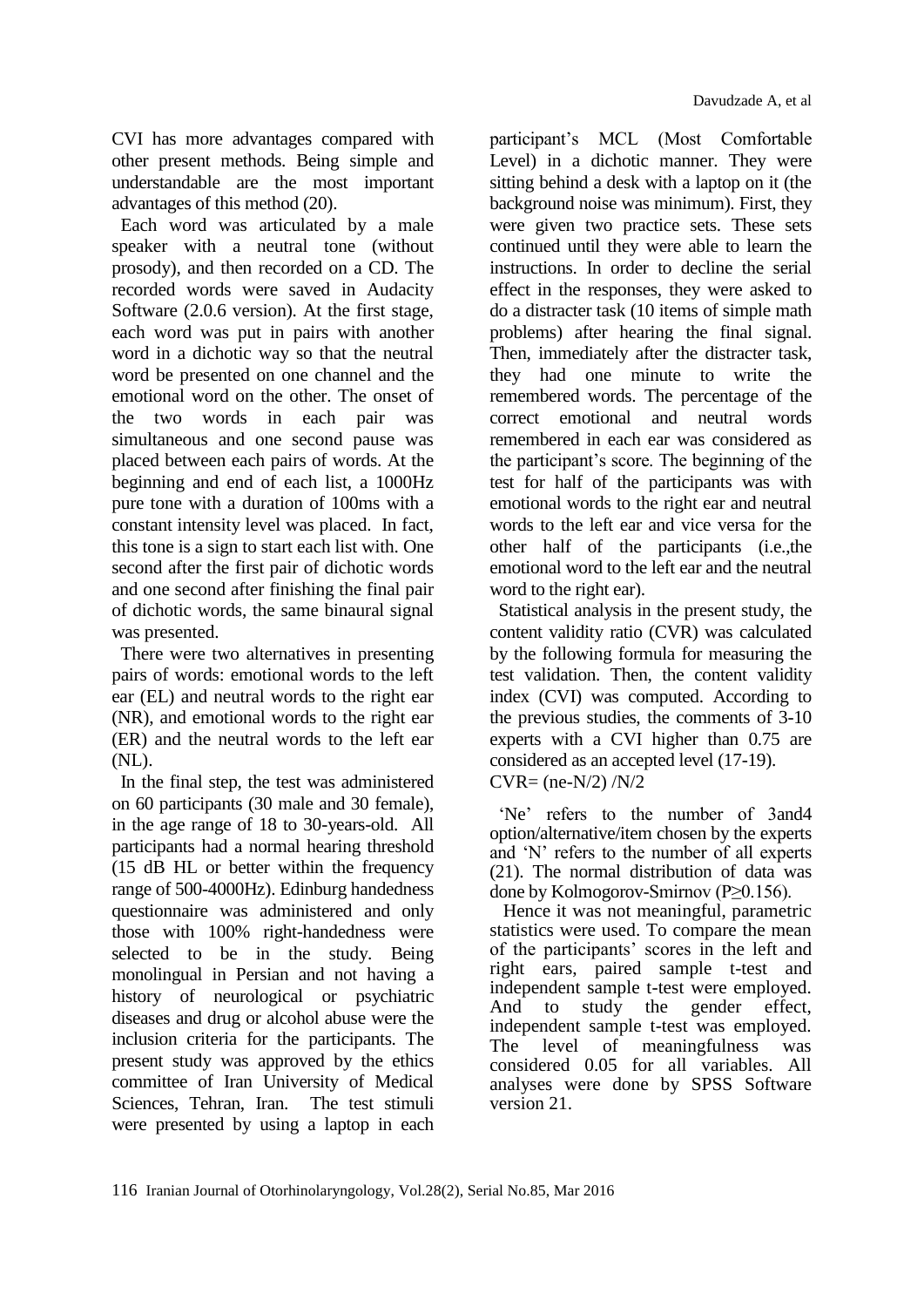Dichotic Emotional Word Test

#### *Results*

**The content validity index for the whole** test is 0.94. Table 1 shows the CVI for the content validity index for the whole each of the eight main lists.

**Table 1:** CVI\* Scores for 8 word lists

| Lists                                                          |                |      |  |      |             |                         |        |      |  |
|----------------------------------------------------------------|----------------|------|--|------|-------------|-------------------------|--------|------|--|
| $\alpha$ v $\pi$<br>V/I                                        | $\Omega$<br>◡. | በ 97 |  | 0.07 | 0.07<br>U.O | ∩ ი⁊<br>v. <sub>1</sub> | $\sim$ | 0.97 |  |
| $*$ $\Gamma$<br>$\cdots$<br>validity index *<br>content<br>. . |                |      |  |      |             |                         |        |      |  |

Gender and the direction of the beginning of the test (two conditions) had no effects on the results. As indicated in table 2, the percentage of the correct emotional words was more when they were presented to the left ear (with the mean of 39.78 percent for the left ear and 35.96 percent for the right one). While the neutral words were better remembered when they were presented to the right ear (with the mean of 39.46 percent for the right ear and 36.03 percent for the left one).

According to the results shown in table 2, the difference between the mean score of emotional word perception compared with the neutral word perception was statistically significant in the left ear  $(P=0.007)$  and right ear (P=0.009). However, the difference between the mean score of the perception of all the words in the right ear in comparison with the left ear was not statistically significant ( $P=0.85$ ). There also was no significant difference between the scores of the lists ( $P \ge 0.156$ ).

**Table2:** Means and standard deviations of percentage of correct responses by stimulus Type

| Mean $\pm$ SD* (%)         | <b>Stimulus Type</b> |  |  |
|----------------------------|----------------------|--|--|
| Emotion Words in Left      | 39.78 (7.90)         |  |  |
| Emotion Words in Right     | 35.96 (8.25)         |  |  |
| Non-emotion Words in Left  | 36.03 (8.68)         |  |  |
| Non-emotion Words in Right | 39.46 (9.68)         |  |  |
| All Words in Left          | 37.90 (6.53)         |  |  |

#### *Discussion*

The results of the present study in the emotional and neutral word perception in the left and right ears have revealed that the emotional words were better remembered in the left ear rather than the

neutral words (without any difference in recalling positive and negative words). Also, the neutral words were better remembered in the right ear. With regard to the right hemisphere hypothesis, which claims that the right hemisphere has a more dominant role in emotional word processing (whether positive or negative). In addition, considering the fact that auditory information processing of the left ear is done in the right hemisphere supports that the emotional word perception happens in the right hemisphere. The result of this research is in harmony with Sim and Martinez (2005) and the majority of studies in this field. For example, Almuhammadi and Alzahrani (2013) conducted a research with the aim of determining hemispheric lateralization in the emotional processing of auditory information in Arabic speakers. Their findings showed the significant left ear advantage in emotional processing. In their study, similarly to the present study, the relation between ear advantage and gender was not significant (22). Nagae and Moscovitch (2002) by using visual stimuli demonstrated that explicit memory of emotional words is mostly related to the right hemisphere (3). Kuchinke et al (2005) studied emotional word processing with FMRI in normal right-handed participants. The findings showed the dominant role of right inferior frontal gyrus in processing this kind of stimuli (23).

Although in previous studies, emotional word perception and subsequently right hemisphereadvantagehavebeen investigated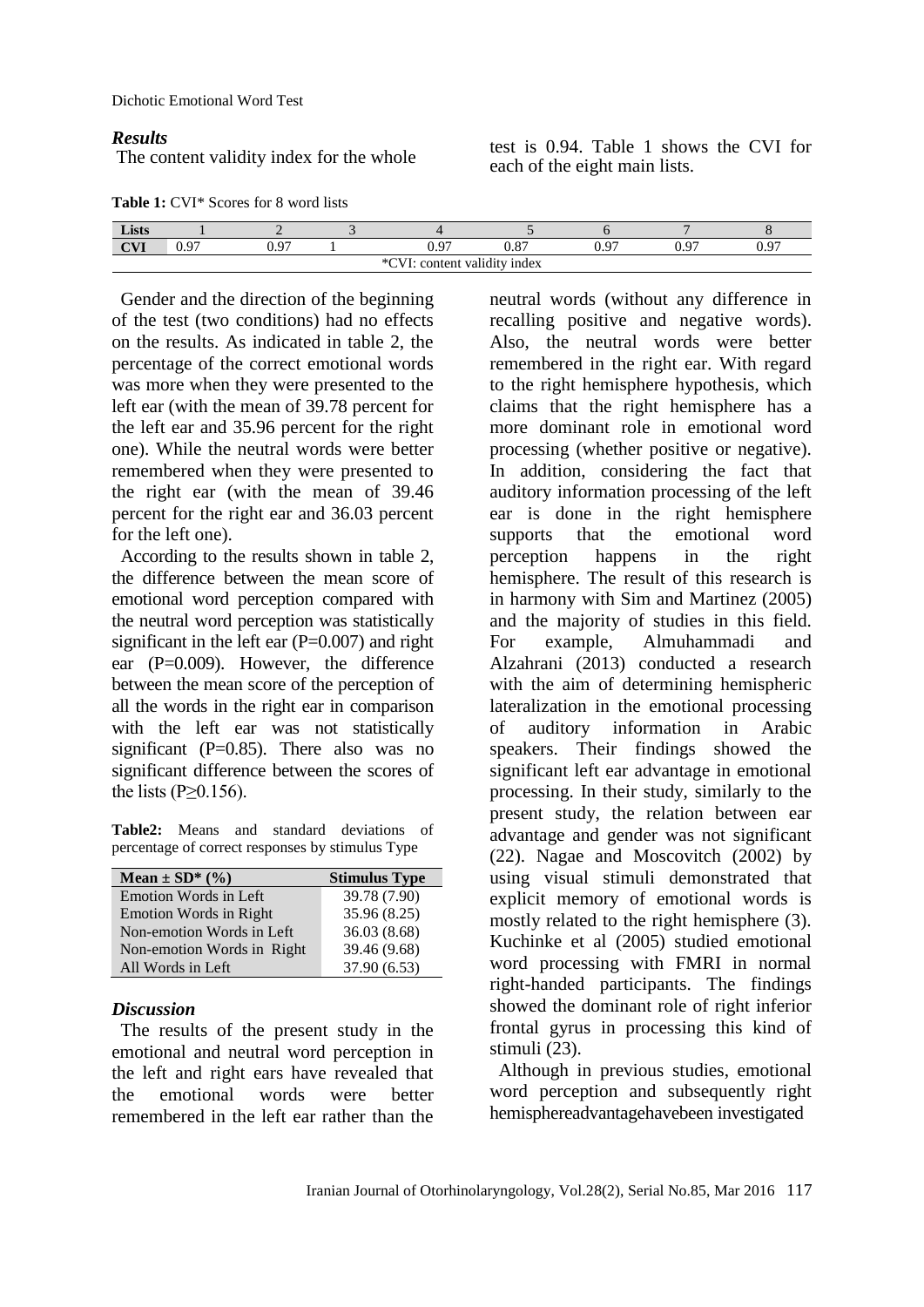in normal groups; they were different in stimuli presentation manner, test tasks, and the way of responding. For example, most of the tests in this field used visual stimuli to study emotional perception, while processing manner under the observation conditions affects results patterns (6). On the other hand, since the material of the present test is of a word type, it is expected that the left hemisphere advantage in word processing (verbal memory), masks to some extent the right hemisphere advantage in emotional word processing (4). So it can be the cause of the contradiction which exists in the findings of previously done studies with verbal materials. The type of requested task also can change the results remarkably. Activities requiring word identification, to some extent obscure right hemisphere contribution in emotional processing (because of the main role of left hemisphere in the early perceptual processing of words) and so make its identification difficult. Hemispheric differences in emotional processing, more probably appear in the later stages of processing (at the time of analysis of high-order attributes such as emotional content). By choosing the type of task which can involve memory, the right hemisphere contribution in emotional processing becomes clearer (4, 24). The research which investigated the hemispheric differences in terms of memory of emotional and neutral words were rare (5). In a normal dichotic listening task, a pair of stimuli is presented and participants should keep them in minds for a short period of time before responding. This means that dichotic listening, like other activities which engage the memory, also needs encoding, storage and retrieval (25).

In general, the findings of the present study and the majority of the previous studies underlined the right hemisphere hypothesis. However, it seems that factors like the emotion of a word, task type, way of processing (information perception, expression and experience) and type of stimuli presentation (visual/ auditory) influence the results' pattern (4,6,24). The emotional content of the words in this test caused left ear advantage (although no emotional prosody existed in the words). This finding also provides strong support for the right hemisphere hypothesis in forming a stronger memory for the emotional words presented to the left ear (3). This test, both as a whole and in each list of words, has a high degree of content validity.

The perception of feelings and emotions is influenced in many diseases like brain damages, mental retardation, and psychiatric illnesses such as schizophrenia and depression. Regarding the advantages of the present test, that is a simple, non-invasive, low cost and available test (25), it can be used as a practical and clinical test.

# *Conclusion*

This study attempted to develop the Persian version of the dichotic emotional word test. Meanwhile, it has provided the support for the importance of the right hemisphere (left ear) role in emotional word perception. Moreover, it provides a validated test aiming at helping in the diagnosis and improvement of the processing deficits in emotional fields to experts and therapists. Currently this study's researchers work on its reliability evaluation and constituent validity. It is hoped that the outcome would effectively help to apply this test to a wide range of neurological disorders in the near future.

## *Acknowledgments*

The present study was extracted from the M.S thesis with contract no: 93/D/320/170 registered on 92/12/26 (17th March, 2014). Hereby, the authors' gratitude and appreciation go to Dr. Teow-Chong Sim for his kind cooperation. The authors would also like to thank all students in the